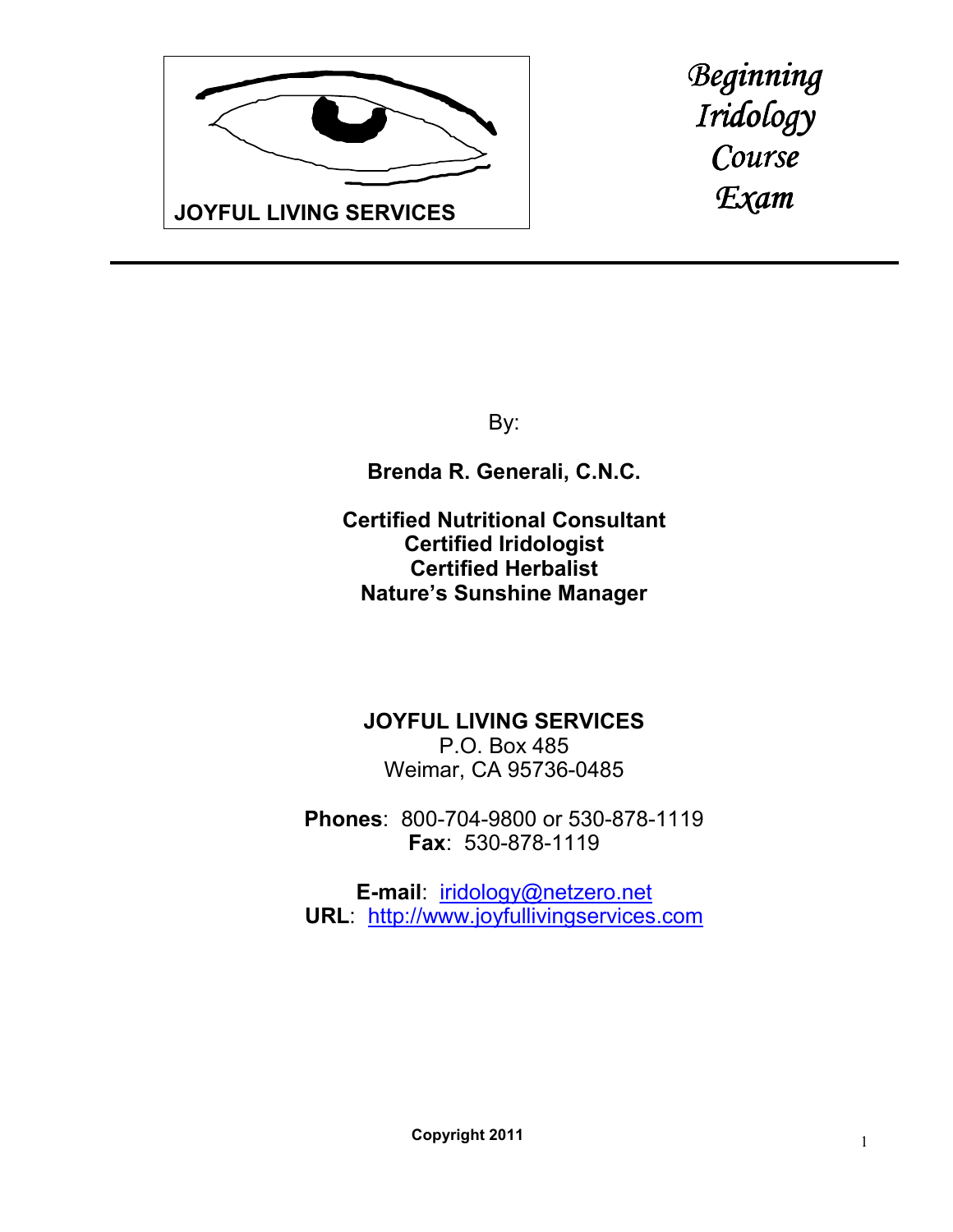



|                                                                                                                                 |                                                                                               | Degree<br><b>Initials</b><br>if any: ______________                                                                                                                                                                            |  |
|---------------------------------------------------------------------------------------------------------------------------------|-----------------------------------------------------------------------------------------------|--------------------------------------------------------------------------------------------------------------------------------------------------------------------------------------------------------------------------------|--|
|                                                                                                                                 |                                                                                               |                                                                                                                                                                                                                                |  |
|                                                                                                                                 |                                                                                               |                                                                                                                                                                                                                                |  |
|                                                                                                                                 |                                                                                               | Phone Number ( ) E-mail E-mail E-mail E-mail E-mail E-mail E-mail E-mail E-mail E-mail E-mail E-mail E-mail E-mail E-mail E-mail E-mail E-mail E-mail E-mail E-mail E-mail E-mail E-mail E-mail E-mail E-mail E-mail E-mail E- |  |
| Joyful Living Services.                                                                                                         |                                                                                               | Registration Number: To be assigned by the examiner and filled in at                                                                                                                                                           |  |
|                                                                                                                                 | *SWORN NOTARIZED STATEMENT*<br>Required for certification by<br><b>Joyful Living Services</b> |                                                                                                                                                                                                                                |  |
| Certification process are my exclusive work and not that of any second party.                                                   |                                                                                               | I hereby make oath and say that the answers to all questions in the test were provided<br>by me without direct assistance from any second party, and that all research involved in the                                         |  |
| Sign below in Notary's presence:                                                                                                |                                                                                               | <b>Notary Stamp Here</b>                                                                                                                                                                                                       |  |
| NOTARIZED: Subscribed and Sworn before<br>me this _______ day of ________ 20 _____<br>My commission expires: _________ 20 _____ |                                                                                               |                                                                                                                                                                                                                                |  |
| <b>NOTARY PUBLIC</b>                                                                                                            |                                                                                               |                                                                                                                                                                                                                                |  |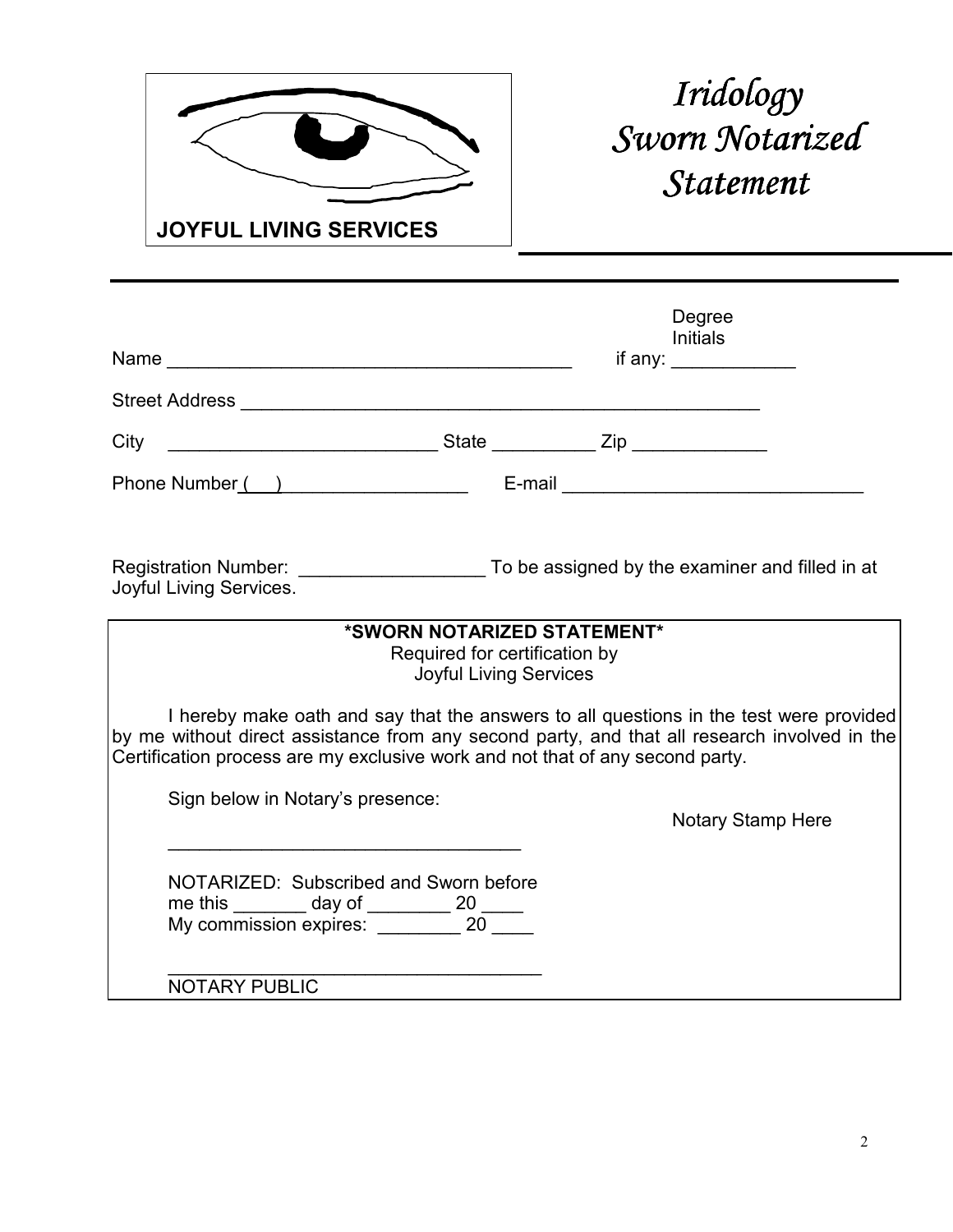



**IF YOU WERE TO EXPLAIN WHAT THE PURPOSE OF IRIDOLOGY IS TO SOMEONE WHO'S THINKING OF COMING TO YOU FOR AN ANALYSIS, WHAT WOULD YOU SAY?** 

**DOES IRIDOLOGY DIAGNOSE DISEASE?** 

**CAN IRIDOLOGY TELL YOU HOW MANY STONES SOMEONE HAS IN THEIR GALLBLADDER?** 

**CAN IRIDOLOGY TELL YOU IF SOMEONE IS PREGNANT?** 

**CAN IRIDOLOGY TELL YOU IF THERE'S LACK OF CALCIUM IN THE BODY AND WHERE THE LACK IS?** 

**CAN IRIDOLOGY TELL YOU IF THERE ARE KIDNEY STONES?** 

**WHAT ARE THE TRUE COLORS OF IRIS'S?** 

- **1.** \_\_\_\_\_\_\_\_\_\_\_\_\_\_\_\_\_\_\_
- **2. \_\_\_\_\_\_\_\_\_\_\_\_\_\_\_\_**
- **3. \_\_\_\_\_\_\_\_\_\_\_\_\_\_\_\_**

**WHAT DOES A HAZEL IRIS MEAN?** 

**WHAT DOES A GREEN IRIS MEAN?** 

**EXPLAIN HERRING'S LAW OF CURE -**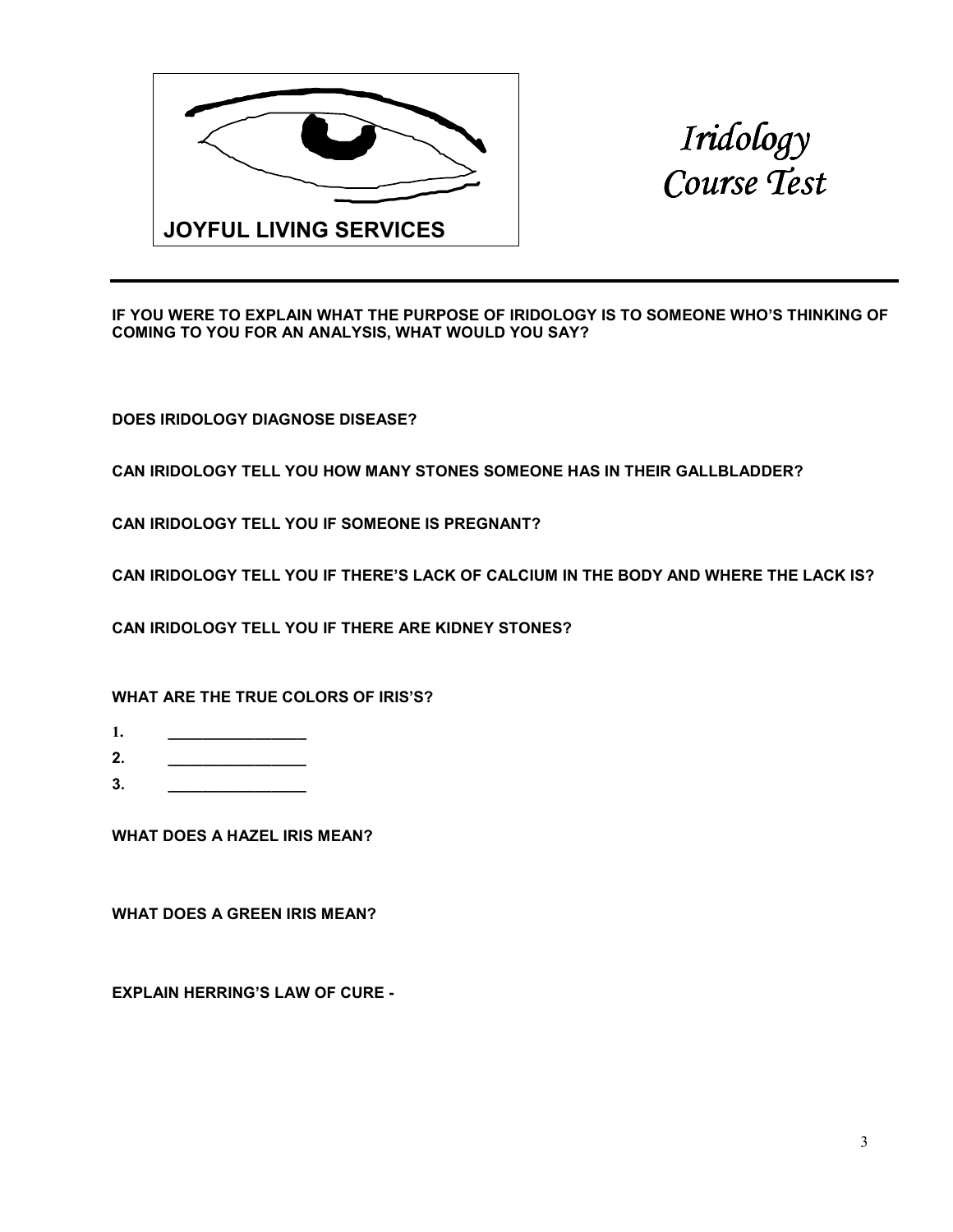## **WHAT ARE THE LEVELS OF INFLAMMATION**

- **1. \_\_\_\_\_\_\_\_\_\_\_\_\_\_\_\_**
- **2. \_\_\_\_\_\_\_\_\_\_\_\_\_\_\_\_**
- **3. \_\_\_\_\_\_\_\_\_\_\_\_\_\_\_\_**
- **4. \_\_\_\_\_\_\_\_\_\_\_\_\_\_\_\_**
- **5. \_\_\_\_\_\_\_\_\_\_\_\_\_\_\_\_**

## **WHAT EYE COLOR TYPICALLY SUFFERS FROM RESPIRATORY/LYMPHATIC WEAKNESS?**

#### **IN YOUR OPINION, IS IT OK TO READ SOMEONE'S IRIS WHILE YOU'RE TALKING TO THEM WITHOUT THEM KNOWING IT OR WITHOUT ASKING THEIR PERMISSION FIRST? EXPLAIN**

### **DRAW WHAT AN ACUTE CONDITION IN THE IRIS WOULD LOOK LIKE -**

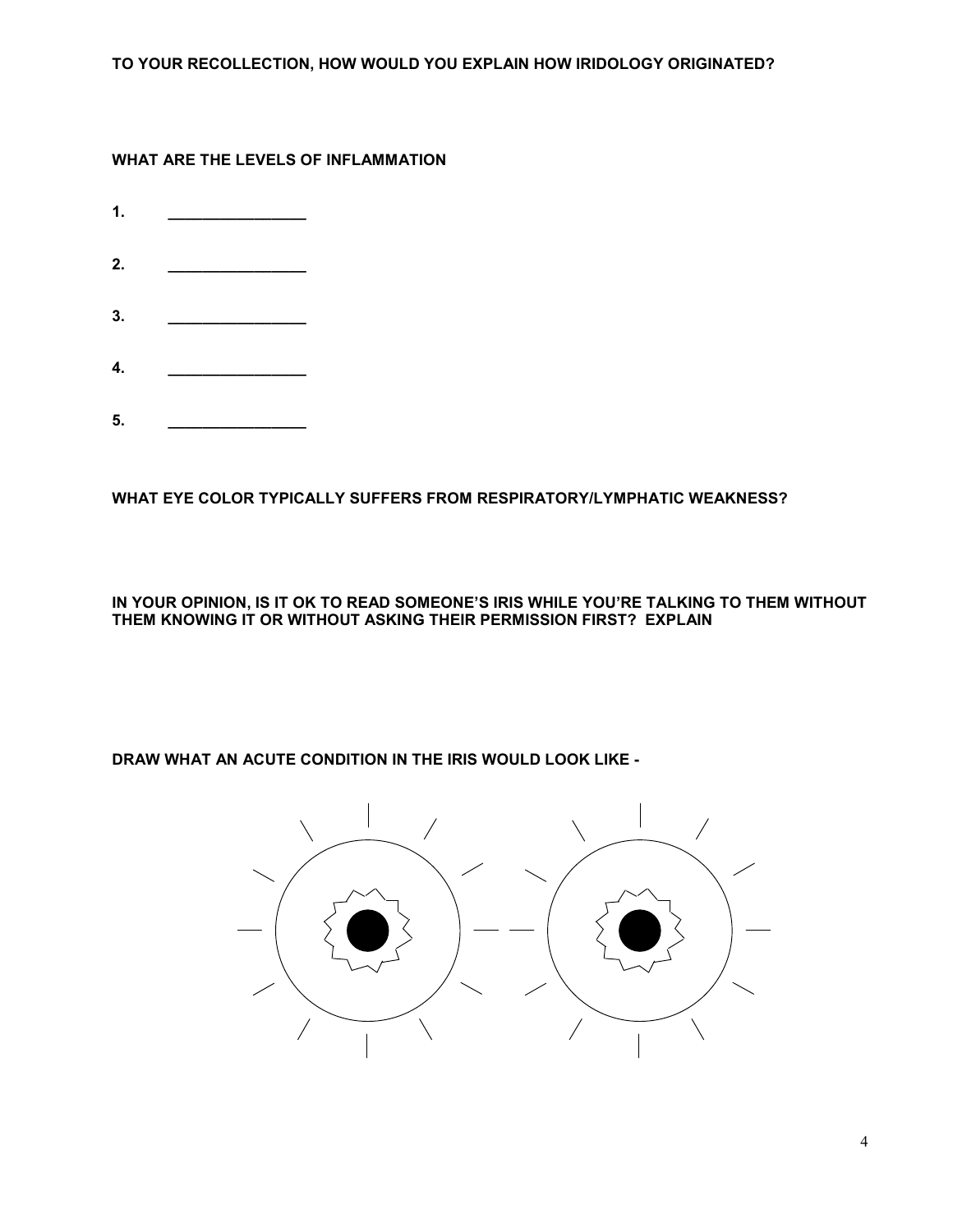**DRAW WHAT A CHRONIC CONDITION IN THE IRIS WOULD LOOK LIKE -** 



**DRAW WHAT A DEGENERATIVE CONDITION IN THE IRIS WOULD LOOK LIKE -** 



**DRAW THE 7 ZONES IN THE IRIS -** 

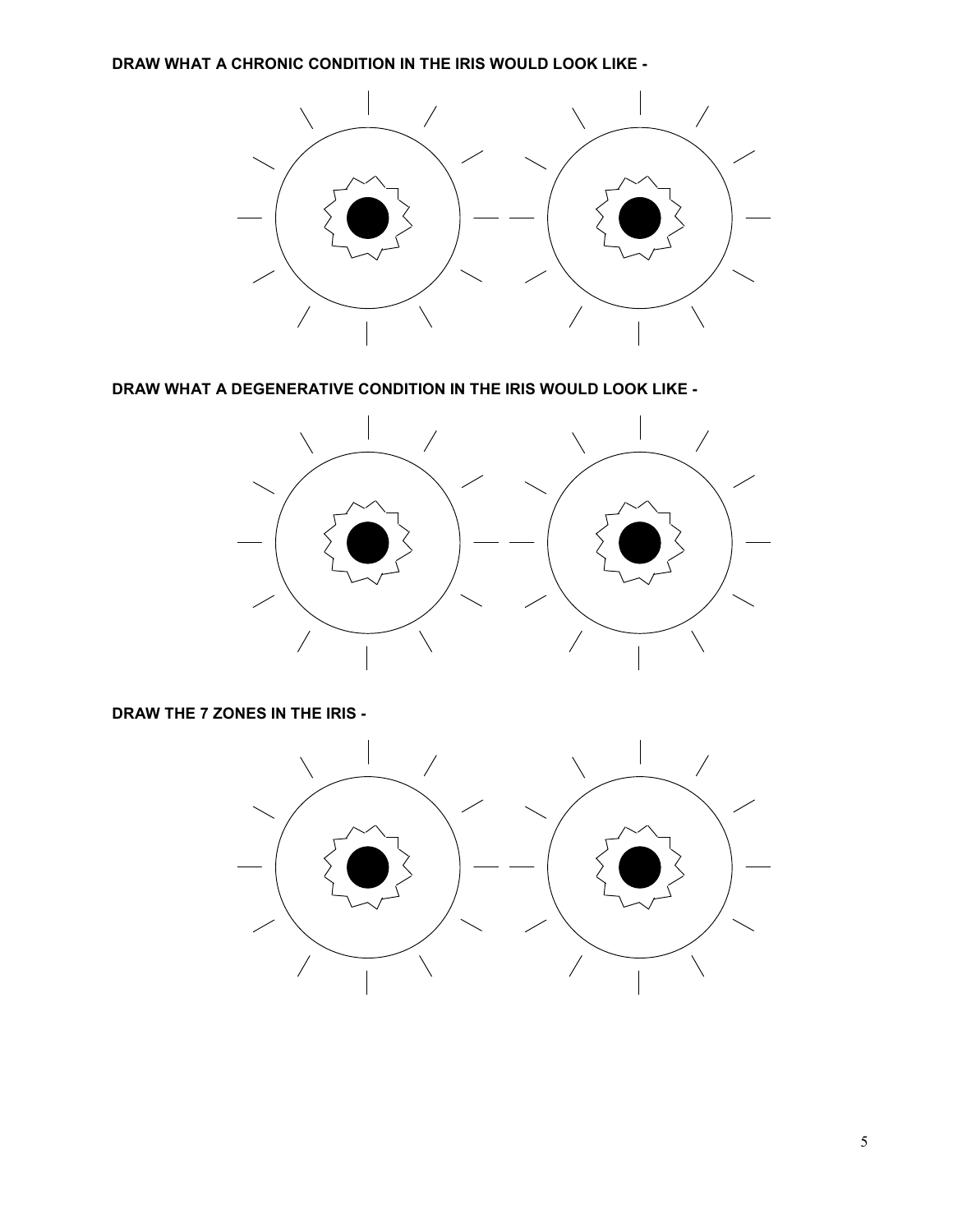**LOOK AT THE FOLLOWING IRISES AND DRAW THEM –** 







**Right Iris** 

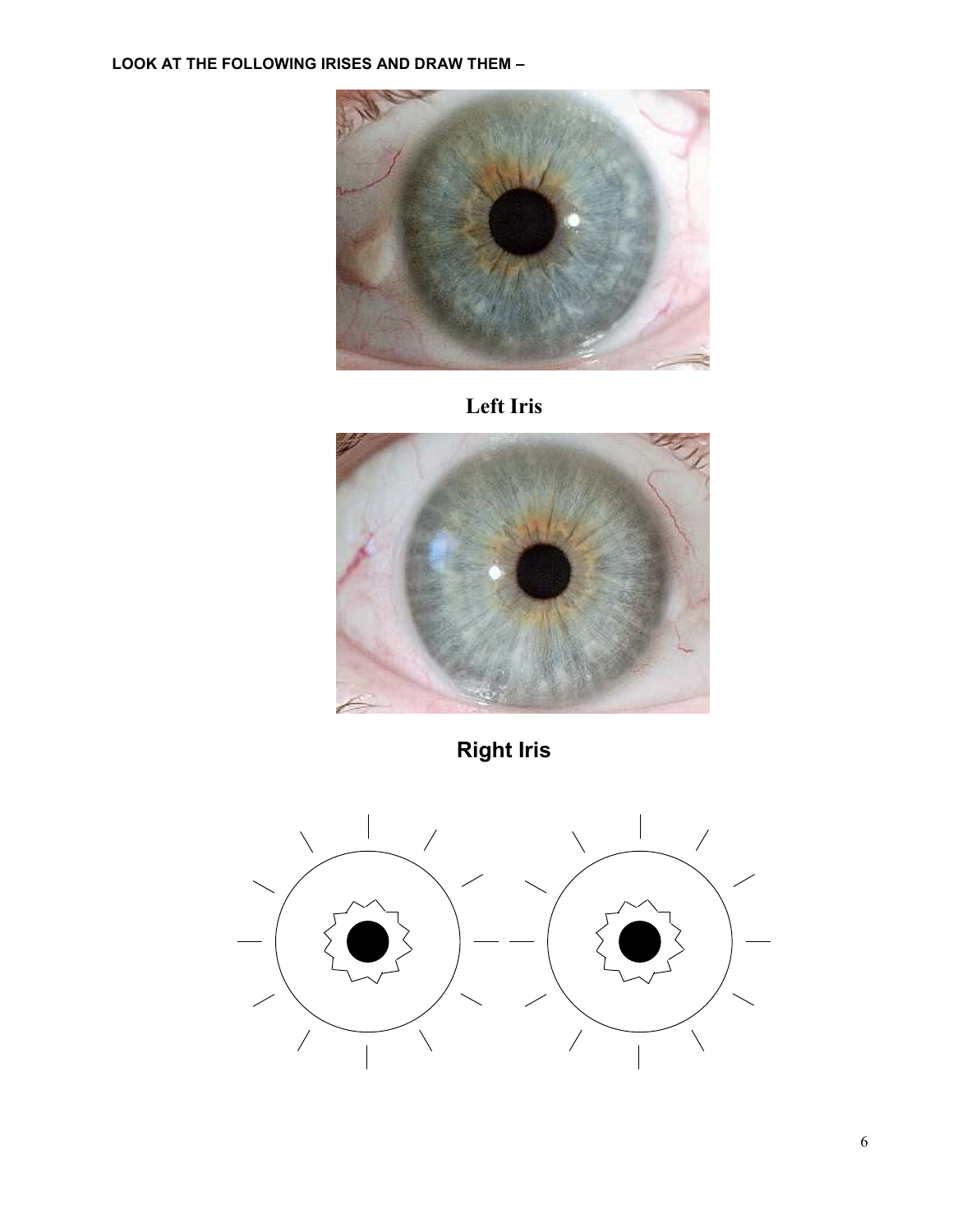# **For The Above Irises, Answer the Following Questions:**

True Iris Color:

Level of Inflammation: For the above Irises, determine if there are markings in the following areas **from both irises**. Be sure to mark "ALL" markings including nerve rings, lymphatic rosaries, cholesterol rings, etc. Any rings in any areas are considered a marking. Answer YES or NO for each area. Medulla Sex Impulse - Mental Sex Area \_\_\_\_\_ Inherent Mental Sensory Locomotion Animation Life Five Sense Area (smell, touch, sight, sound, taste) \_\_\_\_\_ Ego Pressure Acquired Mental Speech Mental Ability Equilibrium - Dizziness Center \_\_\_\_\_ Temple/Forehead \_\_\_\_\_ Sinus Lungs (8-10 R, 2-4 L) \_\_\_\_\_ Bronchioles (8-10 R, 2-4 L) \_\_\_\_\_ Bronchus (2-3:30 R, 8:30-10 L) Ribs  $(8-9 \text{ R}, 3-4 \text{ L})$ \_\_\_\_\_ Breast (8-9 R, 3-4 L) \_\_\_\_\_ Heart (2-3 L) Arm Hand  $(8 R, 4 L)$ \_\_\_\_\_ Spleen (4:30 L) Liver  $(7:30 \text{ R})$ Gallbladder (7:30 R) Ovary Testes (7 R, 5 L) Pancreas (7 R) Adrenal Gland (5:30-R, 6:30-L) Kidney (5:30-R, 6:30-L) Uterus Prostate (5 R, 7 L) \_\_\_\_\_ Vagina/Penis (5 R, 7 L) Anus Rectum (7:45 L) Scrotum Perineum (7:45 L) \_\_\_\_\_ Bladder (4:45 R, 7:15 L) Appendix  $(6:30 \text{ R})$ \_\_\_\_\_ Back & Spine (3:30-4:45 R, 7:30-8:30 L) Throat (2-3:15 R, 8:45-10 L) Face (1-2 R, 10-11 L) Neck & Shoulder (10-11 R, 1-2 L) Pineal (12-1 R, 11-12 L) Pituitary (12-1 R, 11-12 L) Hypothalamus Gland (12-1 R, 11-12 L) Solar Plexus (3:45 L) \_\_\_\_\_ Ileocecal Valve \_\_\_\_\_ Lower Abdomen (6:15-7 R, 5-5:45 L) Stomach (Center) - Upper=Cardiac, Lower=Pylorus Autonomic Nerve Wreath (Center) Small Intestines \_\_\_\_\_ Cecum